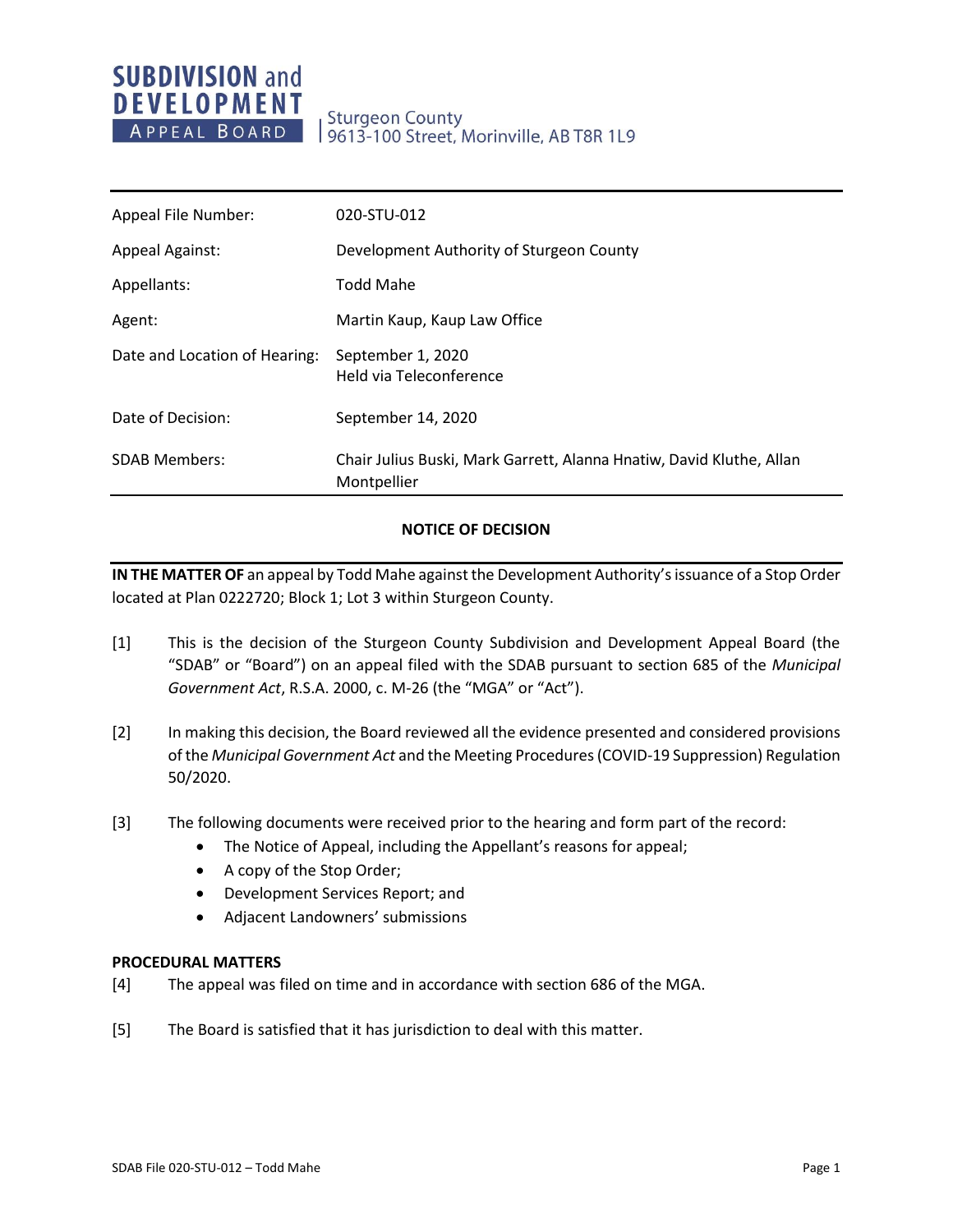# **SUBDIVISION and DEVELOPMENT**

**Sturgeon County** A PPEAL BOARD | 9613-100 Street, Morinville, AB T8R 1L9

#### **PRELIMINARY MATTERS**

- [6] Martin Kaup, Agent for the Appellant, requested an adjournment of the hearing until such time that the Sturgeon County offices reopen after the COVID-19 pandemic and an in-person hearing can be accommodated. The reasons for this request include:
	- The Appellant, Mr. Mahe, recently retained Mr. Kaup as legal counsel and he requires time to be able to learn the facts of the case.
	- Since the County has had an ongoing enforcement file on this matter for the past 3 years, the Development Office has had ample time to prepare. Mr. Kaup received the SDAB agenda package with the Development Office's evidence on August 28, 2020, which did not allow sufficient time to prepare for the hearing.
	- An in-person hearing would allow for a better format and flow of the hearing. The file is extensive with photos and references to legislation that cannot be shared electronically, and it would be at a disadvantage to the Appellant to proceed with a hearing held through videoconference.
	- Mr. Kaup would like his client to be allowed time to tidy his property and to see if there are any other issues that arise. Tidying up of the property in the summer or fall months would result in rutting and vehicles getting stuck and so he would prefer to do this work while the ground is frozen. He identified December 31, 2020 as a reasonable timeline to complete this work.

#### **DEVELOPMENT AUTHORITY'S POSITION**

- [7] Craig Walker, representative for the Development Authority, presented the Development Authority's position on the adjournment request:
	- A short adjournment of 2 to 4 weeks is reasonable, but any longer than 2 months would be unreasonable.
	- This has been an ongoing matter for 3 years and is the second Stop Order to be issued on this property. Enforcement was initiated by a citizen complaint and a long delay could potentially cause undue hardship for that landowner.

#### **ISSUES**

- [8] The Board considered the following issues:
	- 1. Is it reasonable to grant an adjournment until the COVID-19 pandemic subsides and in-person SDAB hearings can resume safely?
	- 2. Is it reasonable to grant an adjournment until the ground freezes, presumably until December 31, 2020?

#### **DECISION**

**[9] The Board GRANTS an adjournment to September 29, 2020 at 2:00 p.m. Further, the Board directs that the September 29, 2020 hearing be held through videoconference.** 

#### **REASONS FOR THE DECISION**

Issue 1: Regarding the request to adjourn until the COVID-19 pandemic subsides and in-person SDAB hearings can resume safely:

[10] Prior to making a decision regarding the request for an in-person hearing, the Board provided the Appellant the opportunity to make submissions as to why the hearing should proceed in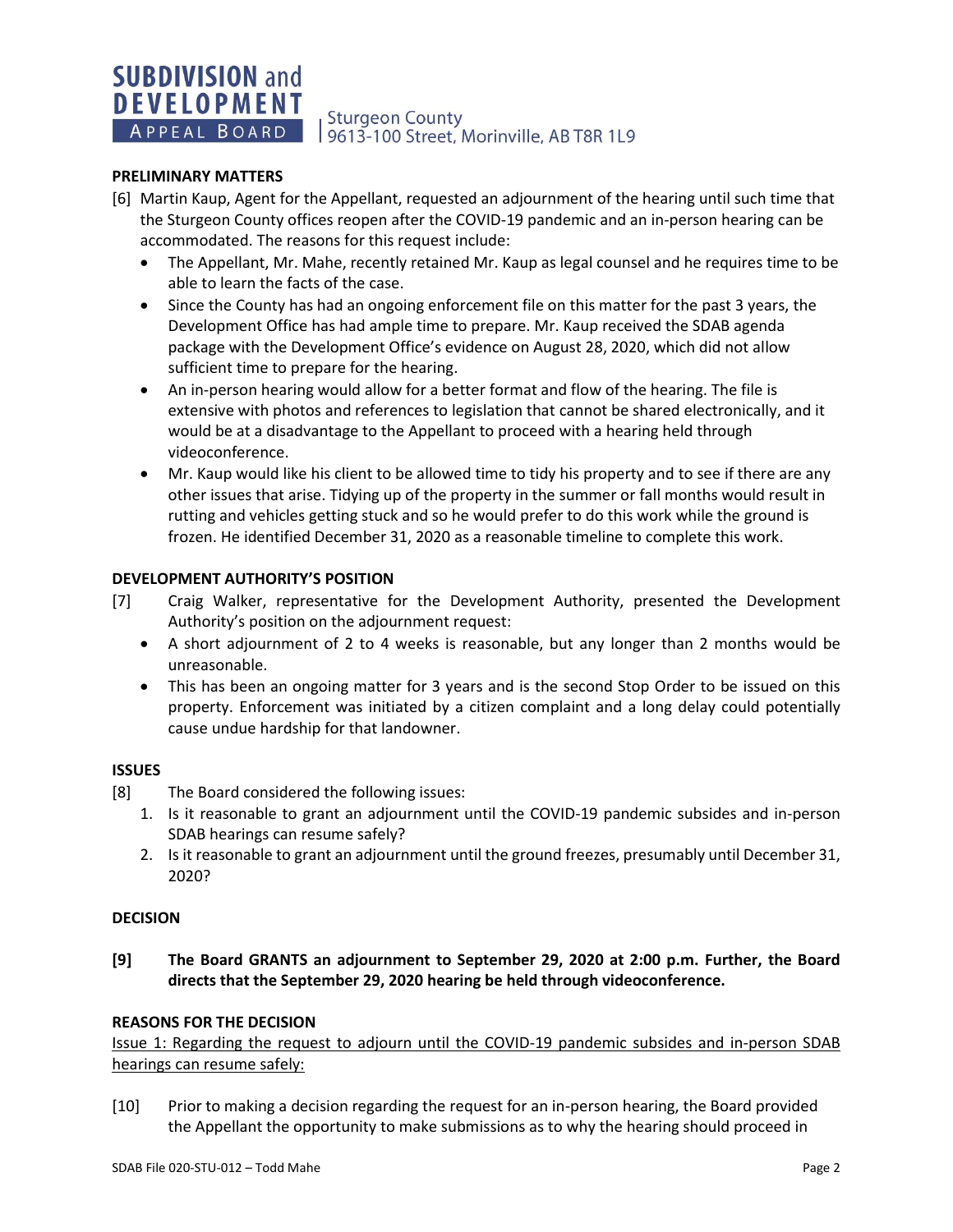#### **SUBDIVISION and DEVELOPMENT Sturgeon County** APPEAL BOARD 9613-100 Street, Morinville, AB T8R 1L9

person. The Appellant's representative advised that an in-person hearing would allow for a better format and flow of the hearing. He claimed that the file is extensive with photos and references to legislation that he cannot share electronically and feels he would be at a disadvantage with a hearing held through videoconference.

- [11] In requesting an adjournment until in-person hearings could resume, the Appellant's representative referenced an email sent by the Board Secretary's on August 14, 2020 which, due to the COVID-19 pandemic, provided an option for the Appellant to request an adjournment until in-person hearings could resume. This Board finds that this email was sent in accordance with modified hearing procedures approved by the Board Chair in March 2020. These procedures were developed as the MGA contemplates in-person hearings and no direction regarding the conduct of hearings during the COVID-19 pandemic was provided by the Province at the time. The Meeting Procedures (COVID-19 Suppression) Regulation came into force on March 27, 2020 and the Board has since relied on it instead of the modified hearing procedures previously approved. Regardless, the Board finds that such correspondence does not imply that a request to adjourn until in-person hearings resume will be granted – such authority rests with the Board. The Board must consider each adjournment request on its own merits.
- [12] In considering the request to adjourn the hearing until such time that hearings can proceed in person, the Board referred to Alberta Regulation 50/2020, the Meeting Procedures (COVID-19 Suppression) Regulation (the Regulation), specifically section 3(1), which provides for public meetings to be held electronically. The Board finds that, pursuant to the Regulation, the public presence requirements of the *Municipal Government Act* (MGA) are met by holding an SDAB hearing electronically, including, without limitation, by teleconference, pursuant to the conditions provided in the Regulation.
- [13] The Board finds that the temporary suspension of the regular rules of meetings under the MGA, including SDAB hearings, as the name of the Regulation implies, is to suppress the transmission of the COVID-19 virus in Alberta.
- [14] As is a matter of public record, as was shared at the Sturgeon County Special Council Meeting of August 20, 2020, on August 18, 2020, the Sturgeon region's COVID-19 active case rate according to the Government of Alberta was 57.2 active cases per 100,000 people, which placed the region into a "Watch" status, resulting in provincial monitoring and discussions between the Province and Sturgeon County about the possible need for additional health measures. In response, on August 2020, Sturgeon County Council passed a Temporary Mandatory Face Coverings Bylaw to suppress the transmission of the COVID-19 virus in the region. Further, Council passed a motion for these measures to apply to all Sturgeon County facilities, including the Sturgeon County Centre building located within the Town of Morinville, where SDAB hearings are typically held.
- [15] In deciding that the hearing shall proceed through videoconference in consideration of the risk of the COVID-19 pandemic, the Board considered the reasons provided by the Appellant's representative, specifically that an in-person hearing would allow for a better format and flow of the hearing. Further, it was argued that the file is extensive with photos and references to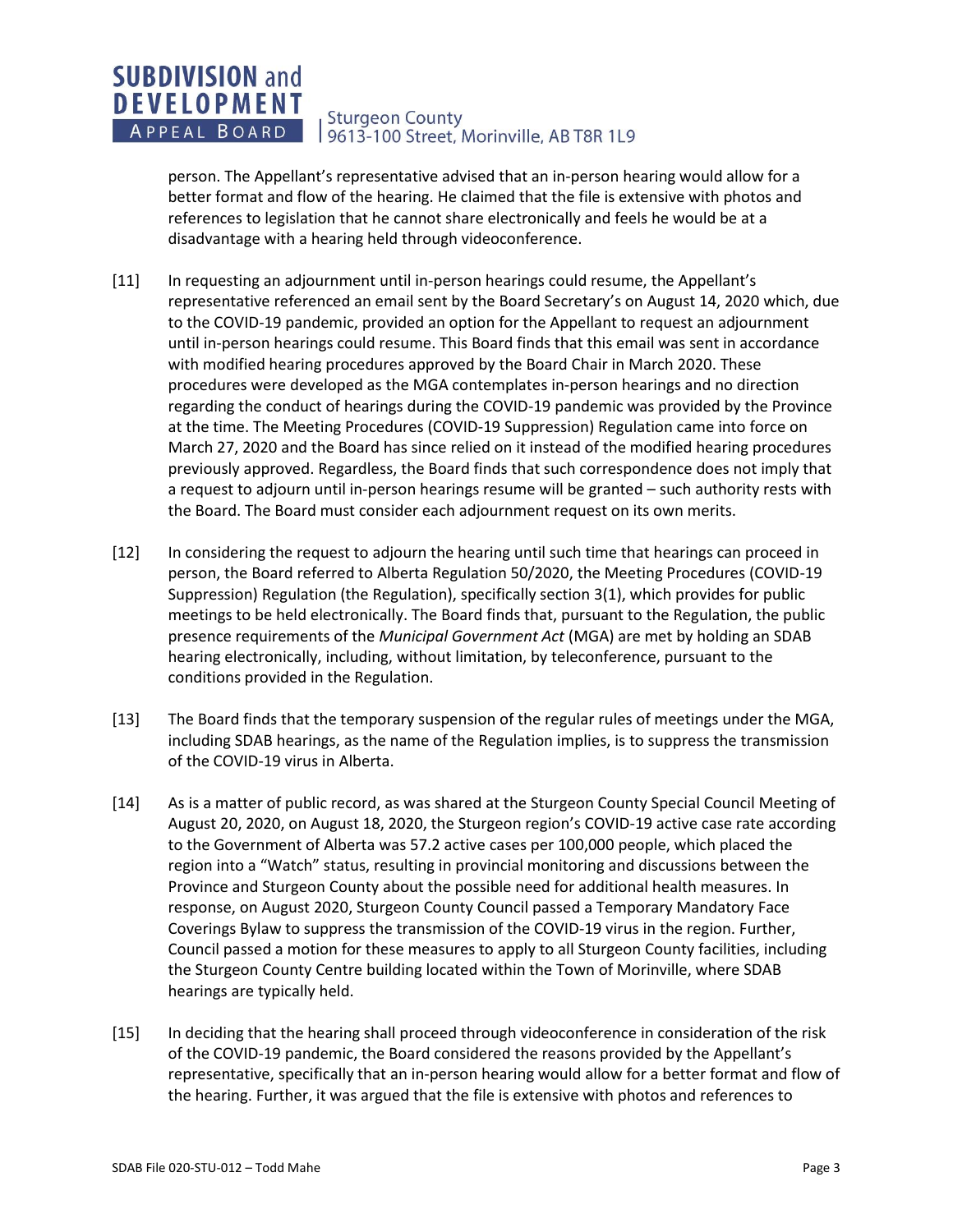#### **SUBDIVISION and DEVELOPMENT Sturgeon County** APPEAL BOARD 19613-100 Street, Morinville, AB T8R 1L9

legislation that cannot be shared electronically, and that the Appellant would be at a disadvantage with a hearing held through videoconference.

- [16] In determining the way the hearing will proceed, the Board is tasked with determining what is a fair process in all the circumstances, not what one party would prefer. The Development Office did not raise objection with proceeding with a hearing by videoconference.
- [17] The Board was not persuaded that a hearing held through videoconference would impair the Appellant's ability to share evidence with the Board. When hearing notices are sent to the parties, it is requested that written submissions, when possible, be disclosed in advance to be circulated in the agenda package at least 4 days before the hearing. Doing so allows the Board members and the parties an opportunity to familiarize themselves with the content in advance of the hearing. The agenda packages are page numbered and can easily be referred to during the hearing.
- [18] The Board uses the Microsoft Teams videoconference platform, which allows both parties to share their computer screens using the software. Mr. Kaup demonstrated an ability to successfully participate in the preliminary hearing using the Microsoft Teams software, and if he is unfamiliar with the functionality, the Board encourages him to contact the Board's Administration who can provide a brief orientation prior to the September 29, 2020 merit hearing.
- [19] The Board has successfully held all other hearings since April 2020 through teleconference and has not found that it has impaired the rights of parties. No circumstances were raised by Mr. Kaup to indicate that there was special accommodation required in this instance.
- [20] Due to the reasons stated above, the Board directs that the September 29, 2020 merit hearing be held through videoconference.

### Issue 2: Regarding the request to grant an adjournment until the ground freezes, presumably until December 31, 2020:

- [21] Prior to making a decision regarding the request for the hearing to be adjourned until the ground freezes, the Board provided the Appellant the opportunity to make submissions as to why this would be an appropriate length of adjournment. The Appellant's representative advised that he was recently retained as legal counsel by the Appellant. Since the County has had an ongoing enforcement file on this matter for the past 3 years, the Development Office has had ample time to prepare. Mr. Kaup received the SDAB agenda package with the Development Office's evidence on August 28, 2020, which did not allow sufficient time to prepare for the hearing. Further, he would like his client to be allowed time to tidy his property and see if there are any other issues that arise. Requiring tidying up of the property in the summer or fall months would result in rutting and vehicles getting stuck and so he would prefer to do this work while the ground is frozen. He identified December 31, 2020 as a reasonable date for the adjourned hearing.
- [22] The Board recognizes that the timelines for an SDAB hearing in the MGA are short; pursuant to section 686(2) of the MGA, an SDAB must hear an appeal within 30 days of the appeal being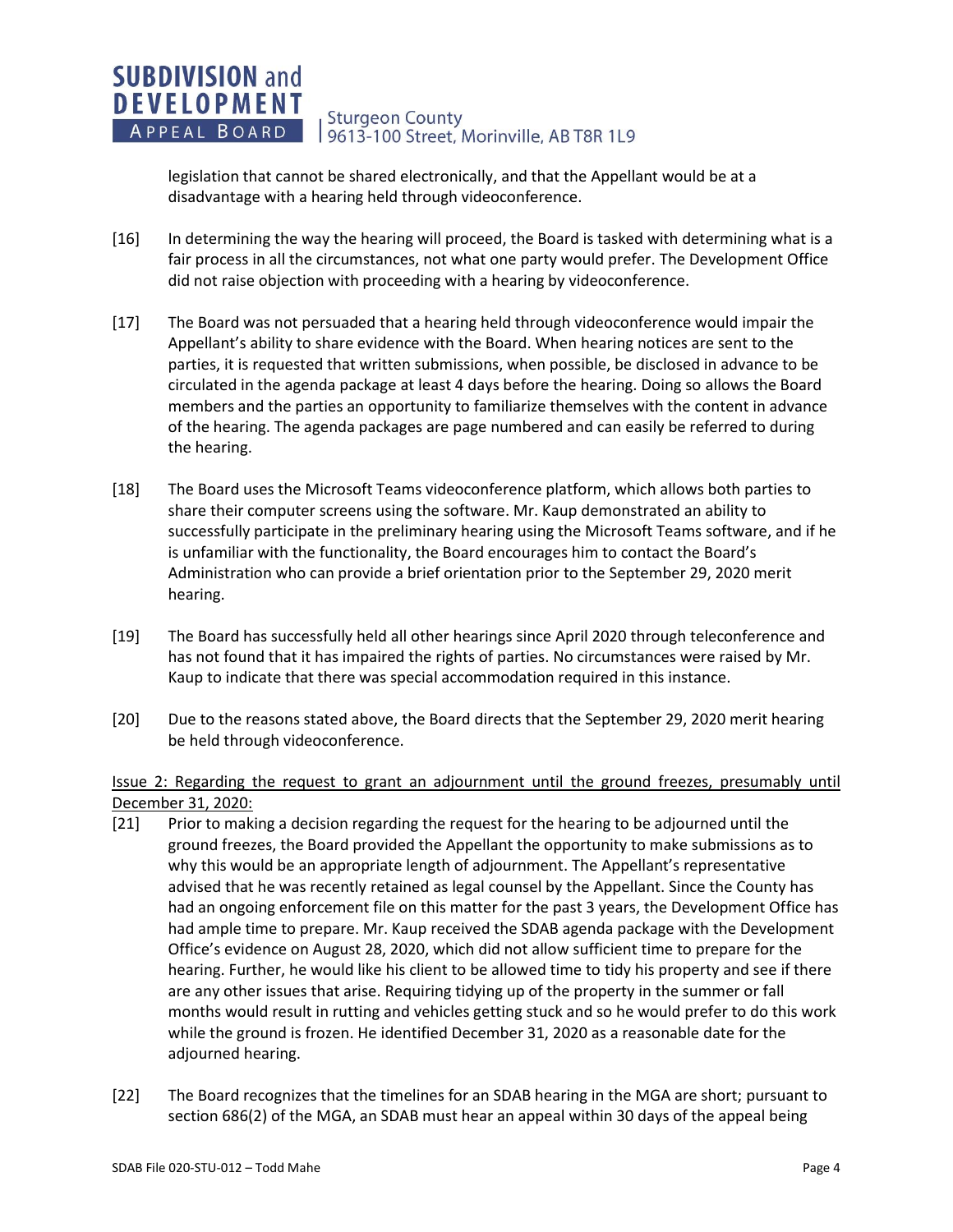#### **SUBDIVISION and DEVELOPMENT Sturgeon County** APPEAL BOARD 9613-100 Street, Morinville, AB T8R 1L9

received. In the context of an SDAB hearing, the principles of natural justice mean that affected persons have a right to be heard and have a fair opportunity to state their case. This includes the right to have legal representation. In determining that an adjournment to September 29, 2020 is reasonable, the Board considered it appropriate to give Mr. Kaup additional time to become familiar with the file in order to prepare his case and properly advise his client in advance of the merit hearing.

- [23] The Board finds that, in the SDAB agenda package sent to Mr. Kaup on August 28, 2020, the Development Office disclosed 130 pages of evidence. The Board finds it reasonable to give Mr. Kaup more than 4 days to be able to read and respond to this evidence, particularly as the enforcement file is extensive as indicated by the Development Officer.
- [24] The Board finds that, although the MGA states that an SDAB has the authority to set aside a Stop Order, the SDAB's authority has been further defined by case law, and the Board's focus must be on whether or not the Stop Order was properly issued by the Development Authority in the first instance, and if so, whether the alleged contravention exists. The Board's jurisdiction is therefore quite limited in this case, essentially, to determining whether or not the landowner requires a development permit under the County's Land Use Bylaw.
- [25] The Appellant's representative did not draw a nexus between the issue before the Board of whether a development permit is required and the need for the ground to freeze in order for the Appellant to remove vehicles and other equipment from the property. Further, granting the adjournment to allow time to tidy up the property is effectively granting the Appellant the recourse he may receive in advance of the Board hearing the appeal.
- [26] The Board heard from the Development Officer that the Stop Order was issued as a result of a neighbour's complaint. In determining the appropriate time for an adjournment, the Board considered the neighbouring property owner's right to enjoy his property and the impact of an adjournment until the ground freezes on his rights. Due to the narrow issue before the Board, and the fact that there are live complaints against the property, the Board did not find it reasonable to the complainant to adjourn the hearing for an extended period of time.
- [27] The Board finds that an adjournment of 4 weeks, until the Board's next regularly scheduled hearing date of September 29, 2020, is a reasonable amount of time to allow Mr. Kaup the opportunity to prepare his evidence, considering the Development Office disclosed its evidence on August 28, 2020.
- [28] Due to the reasons stated above, the Board has decided to grant an adjournment of the merit hearing to September 29, 2020 at 2:00 p.m.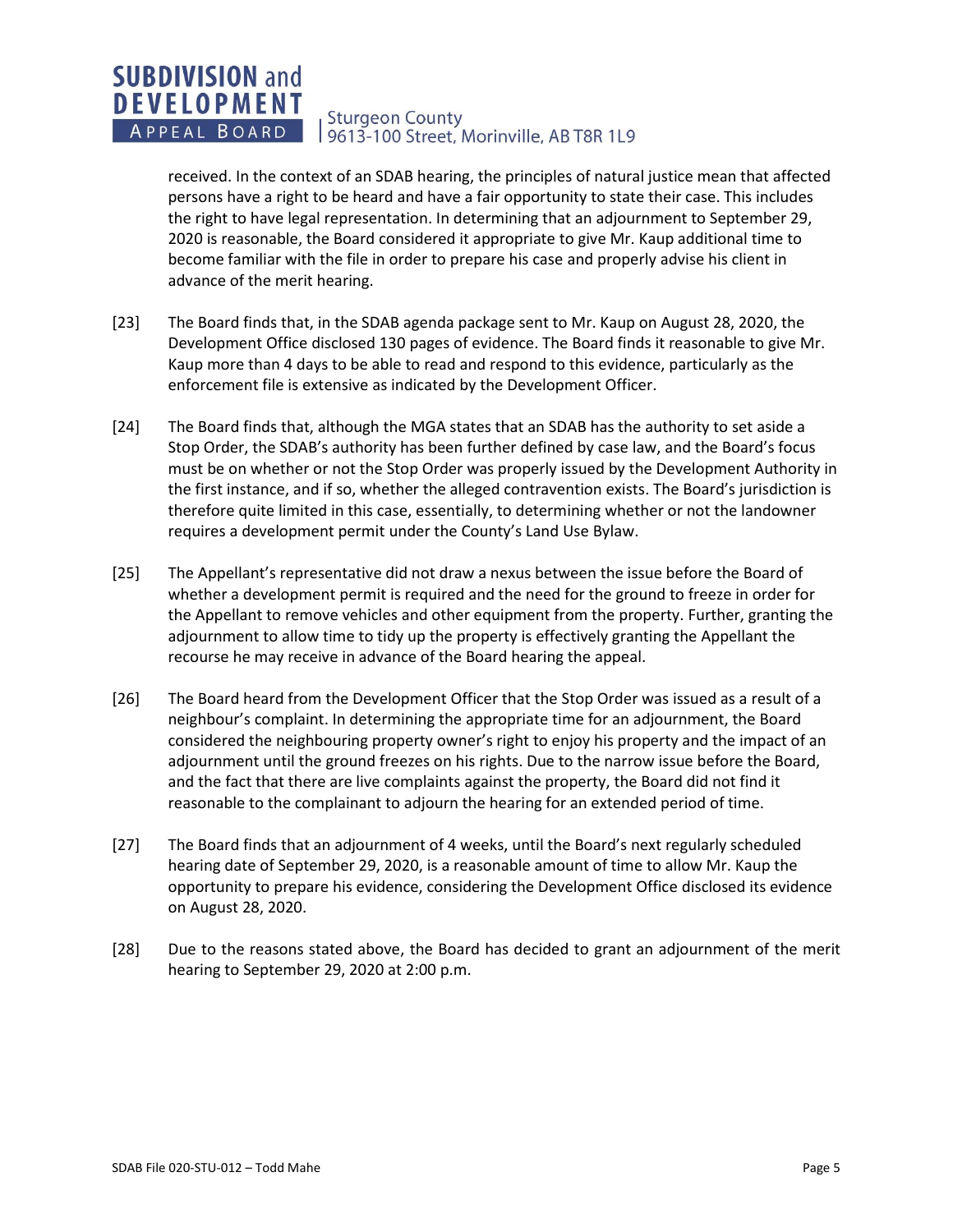#### **SUBDIVISION and DEVELOPMENT Sturgeon County** APPEAL BOARD 9613-100 Street, Morinville, AB T8R 1L9

Dated at the Town of Morinville, in the Province of Alberta, this 14<sup>TH</sup> day of September, 2020.

SUBDIVISION AND DEVELOPMENT APPEAL BOARD Sturgeon County

\_\_\_\_\_\_\_\_\_\_\_\_\_\_\_\_\_\_\_\_\_\_\_\_\_\_\_\_\_\_\_\_\_\_\_\_\_\_\_\_

KBush

Julius Buski, Chair

*Pursuant to Section 688(1)(a) of the Municipal Government Act (MGA), an appeal of a decision of the Subdivision and Development Appeal Board lies with the Alberta Court of Appeal on a matter of law or jurisdiction. In accordance with Section 688(2)(a), if a decision is being considered, an application for permission to appeal must be filed and served within 30 days after the issuance of the decision and, notice of the application for permission must be provided to the Subdivision and Development Appeal Board and in accordance with Section 688(2)(b), any other persons that the judge directs.*